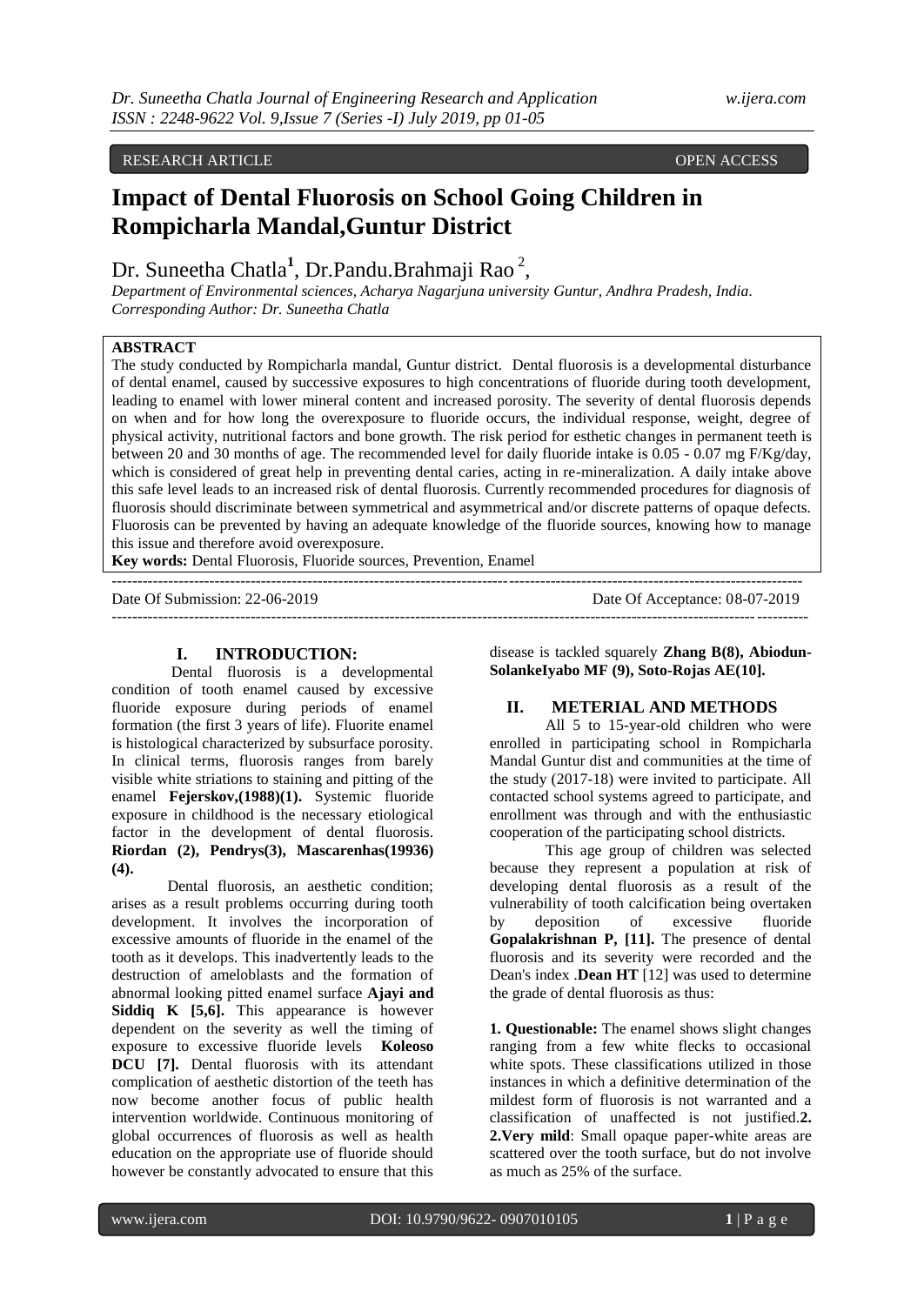**3. Mild**: White opaque areas on the surface are more extensive, but do not involve as much as 50% of the surface.

**4. Moderate**: White opaque areas affecting more than 50% of the enamel surface.

**5 Severe**: All enamel surfaces are affected. The major aspect of this classification is the presence of discrete or confluent pitting of the enamel surface

#### **Questionnaire**

 Keeping in view of the scope and objectives of the study, interview schedule was prepared. A structurally well prepared and pre tested questionnaire was developed after perusal of the available literature. thus, the final interview schedule consists of all the relevant items such as profile characteristics, etc., for measuring the variables included in the study. After pre-testing the questionnaire at the proposed study area, necessary modifications were incorporated. the finalised questionnaire which was used in the interview schedule for obtaining the primary data is appended herewith. Name, Age, Sex, Habitat, Education, No.of family members, Occupation, Sources of drinking water, amount of water consumed, Type of toothpaste, Residance, how many times brushing per day, have you ever considered teeth whitening, how often do you make dental visit, consumption of tea and sea fish per day etc..

Severity of the dental fluorosis was assessed by deans index with the help of dentist and total samples are tested and classified according to the severity of dental fluorosis<sup>5</sup>.the classification was divided questionable, very mild, mild, moderate and sever. the study involves

collection of both primary and secondary data. The primary data was collected from the selected victims of dental

fluorisis with the help of duly pre-tested questionnaire. the secondary data was regard to reports of the rural water supply and sanitation department Guntur in the study area.

#### **III. RESULT:**

Rompicharla Mandals of Guntur district, Andhra Pradesh India seems to be threaten area of fluoride in dental fluorosis total 12 fluoride effected villages has been find out with the help of rural water supply and sanitation department Guntur and water samples had been taken for the analysis of water fluoride content. Water samples from different bore wells of 12 villages which showed a maximum range of 0.8 to 1.0 ppm by DEAN's method. Among 12 villages are showing high levels of fluoride. Almost all the selected villages are higher than the permissible level of 1 ppm according to WHO (World Health Organization, 1984).

The Moderate type is higher (30.06%), and Very Mild type is lower(10.21%), Questionable type is (20%), Mild is (15.01%), Sever is  $(25.21\%)$ . Particularly Vadlamudivaripalem (5.29) in Rompicharla mandal has excess levels of fluoride in Drinking water.

We find mean standard deviation of the total children of the sample and the mean value is and the standard deviation is the data was presented in percentage to understand the nature of the level Of knowledge about the diseases of dental fluorosis

| S.NO | <b>NAME OF THE VILLAGE</b> | <b>BOYS</b> | <b>GIRLS</b> |
|------|----------------------------|-------------|--------------|
| 1.   | Subbayapalem               | 8           | 12           |
| 2.   | Alawala                    | 25          | 35           |
| 3.   | <b>Thurumella</b>          | 25          | 25           |
| 4.   | Chirupothulavaripalem      | 30          | 40           |
| 5.   | Veeravatnam                | 22          | 38           |
| 6.   | Vepparlapalli              | 24          | 20           |
| 7.   | Nagarlapadu                | 15          | 15           |
| 8.   | Paragaticharla             | 10          | 15           |
| 9.   | Santhagudipadu             | 23          | 33           |
| 10.  | <b>Thupadu</b>             | 10          | 10           |
| 11.  | Vadlamudivaripalem         | 20          | 14           |

**Table:1** Systamatic representation of the sample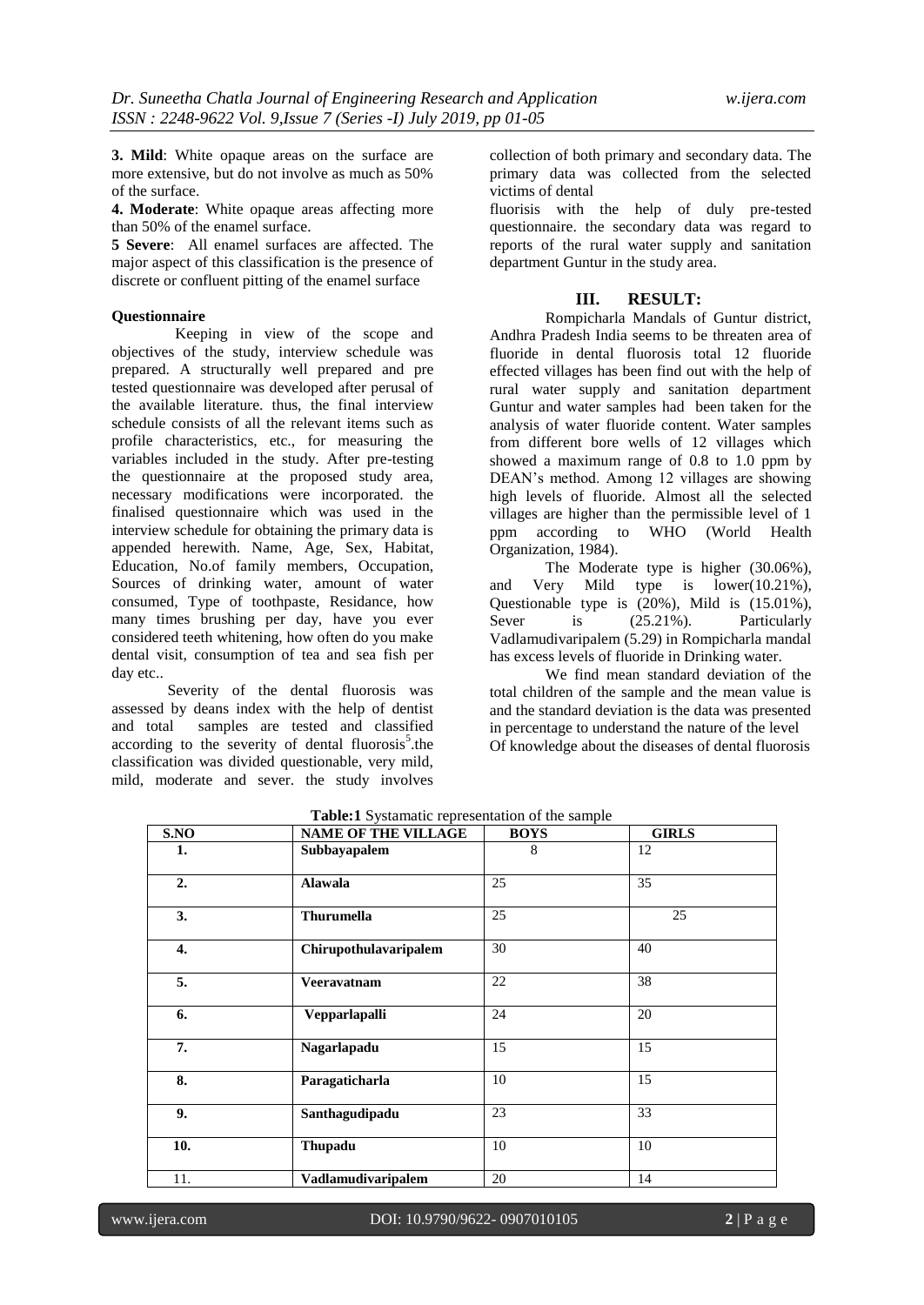## *Dr. Suneetha Chatla Journal of Engineering Research and Application w.ijera.com ISSN : 2248-9622 Vol. 9,Issue 7 (Series -I) July 2019, pp 01-05*

| $\mathbf{1}$ | Annaram | -<br>. .   | 10  |
|--------------|---------|------------|-----|
| TOTAL        |         | 220<br>ムムフ | 287 |

Detailed information and classification of the samples according to boys and girls are represemred in the table: 1. The total number of the villages are 12, number of the boys are 229 are (45%) and girls are 287(55%).

| <b>NAME</b>      | QUESTIONA<br><b>BLE</b> |                | VERY MILD      |              | MILD           |                | MODERATE   |                | <b>SEVER</b>   |                |
|------------------|-------------------------|----------------|----------------|--------------|----------------|----------------|------------|----------------|----------------|----------------|
|                  | Boys                    | <b>GIRLS</b>   | BOY            | <b>GIRLS</b> | <b>BOY</b>     | <b>GIRLS</b>   | <b>BOY</b> | <b>GIRLS</b>   | BOY            | <b>GIRLS</b>   |
| Subbayapalem     | 0                       | 2              | 1              | 3            | $\overline{2}$ | 3              | 4          | 4              | ı              | 0              |
| Alawala          | 3                       | 6              | $\overline{2}$ | 9            | 5              | 15             | 12         | 3              | 3              | $\overline{2}$ |
| Thurumella       | 0                       | 4              | 3              | 5            | $\overline{2}$ | 9              | 16         | 5              | 4              | $\overline{2}$ |
| Chirupothulavari |                         |                |                |              |                |                |            |                |                |                |
| PaleM            | 4                       | 9              | 3              | 10           | 6              | 15             | 13         | 4              | 4              | $\overline{2}$ |
| Veeravatnam      | 0                       | 6              | $\overline{2}$ | 0            | 4              | 8              | 12         | 18             | 4              | 6              |
| Nagarlapadu      | ī                       | 4              | 3              | 5            | $\overline{6}$ | $\overline{6}$ | 9          | 4              | 5              | ī              |
| Paragaticharla   | 0                       | $\overline{2}$ | 1              | 5            | 4              | 4              | 8          | 4              | $\overline{2}$ | 0              |
| Santhagudipadu   | 0                       | 0              | $\mathbf{0}$   | 5            | 3              | 6              | 6          | 3              | $\mathbf{I}$   | $\mathbf{I}$   |
| Thupadu          | $\overline{2}$          | 6              | 4              | 5            | 0              | 12             | 12         | 10             | 5              | 0              |
| Vadlamudivari    |                         |                |                |              |                |                |            |                |                |                |
| palem            | $\mathbf 0$             | 0              | $\overline{2}$ | 5            | 0              | 0              | 6          | 7              | $\overline{2}$ | 0              |
| Annaram          | 0                       | 3              | $\overline{2}$ | 5            | 1              | 4              | 15         | $\overline{2}$ | $\overline{2}$ | 0              |
| Allurivaripalem  | 0                       | ı              | 0              | 0            | 5              | 5              | 10         | 3              | $\overline{2}$ | ı              |

| <b>Table: 2.</b> Classification of effected children in the region |  |
|--------------------------------------------------------------------|--|
|--------------------------------------------------------------------|--|

The responds of every village of the region are classified according to deans index and gender represented in the table: 2. In this classification the questionable type of the

represents is The above table represents to effected children in the region. Total 12 villages Children were observed according to Dean's index.

| <b>Tublet</b> <i>exercision of enected</i> emigren in the age |             |       |                      |     |                           |       |              |                   |
|---------------------------------------------------------------|-------------|-------|----------------------|-----|---------------------------|-------|--------------|-------------------|
| <b>TYPE</b>                                                   | 7-9 Years   |       | $10-12$ years        |     | $13 - 15$<br><b>YEARS</b> |       | <b>TOTAL</b> | <b>PERCENTAGE</b> |
|                                                               | <b>Boys</b> | Girls | <b>Boys</b><br>Girls |     | Boys                      | Girls |              |                   |
| <b>OUESTIONABLE</b>                                           | 14          | 32    | 10<br>25             |     | 10                        | 23    | 114          | 20%               |
| <b>VERYMILD</b>                                               | 10          | 10    | 10                   | 20  | Q                         | 15    | 74           | 10.21%            |
| MILD                                                          | 10          | 20    | 9                    | 14  | 6                         | 20    | 106          | 15.01%            |
| <b>MODERATE</b>                                               | 29          | 19    | 40                   | 10  | 30                        | 10    | 138          | 30.06%            |
| <b>SEVER</b>                                                  | 12          | 36    | 20                   | 40  | 10                        | 16    | 134          | 25.12%            |
| <b>TOTAL</b>                                                  | 75          | 117   | 89                   | 109 | 65                        | 84    |              |                   |

**Table: 3**.Classification of effected children in the age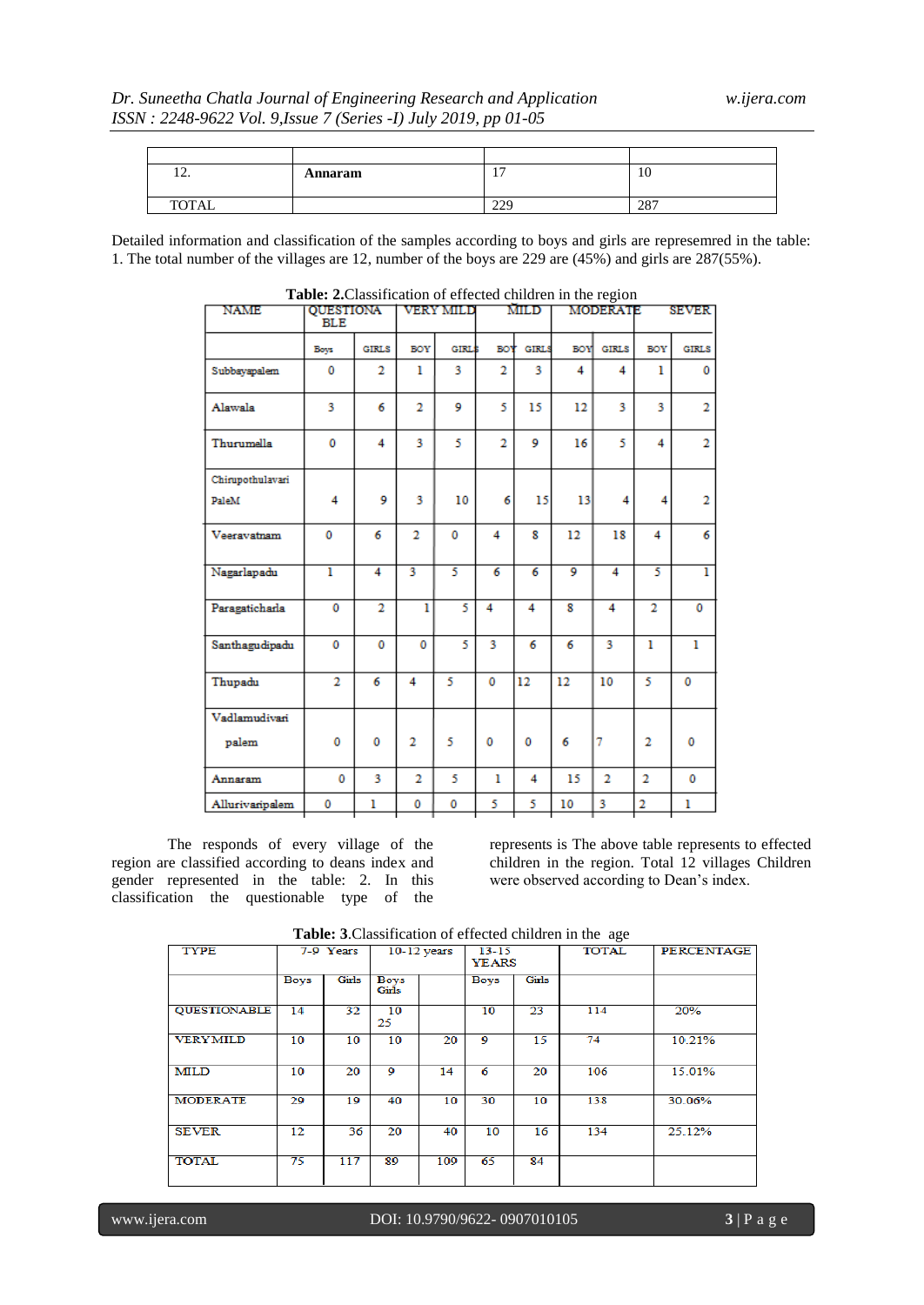The information represented based on the age view and it is tabulated as above table: 3.Based on the age it was divided into Three types. Those are 7-9 Years, 10-12 years and 13-15 yrs. Boys and Girls data are represented separately. The

percentage was calculated and recorded in the table. Questionable (20%), Very Mild (10.21%), Mild (15.01%), Moderate (30.06%), Sever  $(25.12\%)$ .

#### **Accurate of enamel fluorosis**





**Fig.1: dental fluorosis (Deans grading) (A)Questionable (Grade1), (B)Very mild(grade2), (C)Mild(Grade3), (D) Moderate (Grade 4), (E)Sever(Grade 5).**



**Figure2: Graphical representation of effected Children of Dental Fluorosis in Rompicharla Mandal**

#### **IV. CONCLUSION:**

To identify the different ways of intake fluoride by children is important to evaluate which sources represent some risk for the development of dental fluorosis. The dentist has to consider the recommendations for professional topical fluoride application, as well as instruct the parents or

caregivers in what refers to the age for toothpaste introduction, and the amount and concentration to be used in each age, in order to diminish the prevalence of dental fluorosis.